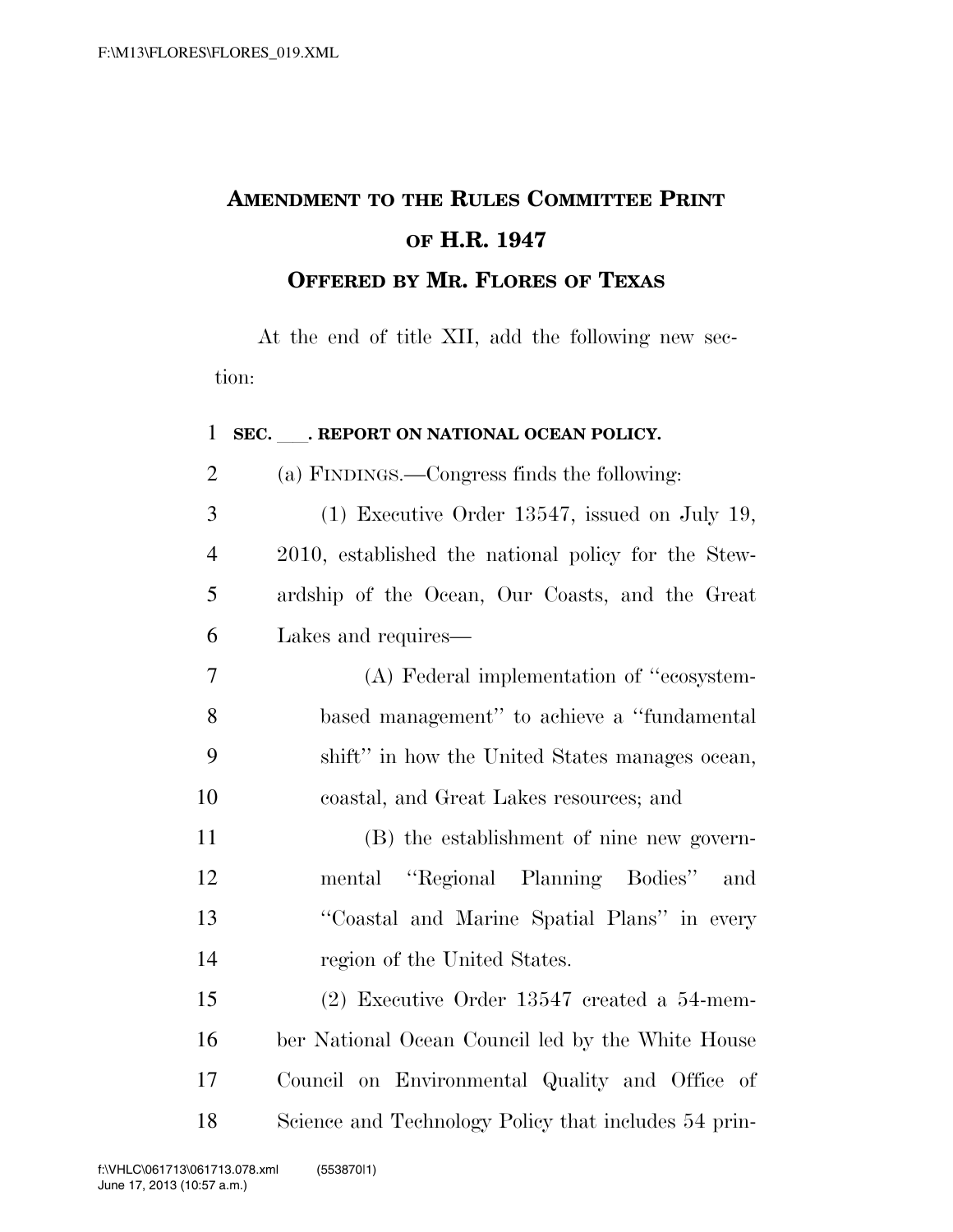cipal and deputy-level representatives from Federal entities, including the Department of Agriculture.

 (3) Executive Order 13547 requires National Ocean Council members, including the Department of Agriculture, to take action to implement the Pol- icy and participate in coastal and marine spatial planning to the maximum extent possible.

 (4) The Final Recommendations of the Inter- agency Ocean Policy Task Force that were adopted by Executive Order 13547 state that ''effective'' im- plementation of the National Ocean Policy will ''re-12 quire clear and easily understood requirements and regulations, where appropriate, that include enforce-ment as a critical component''.

 (5) Despite repeated Congressional requests, the National Ocean Council, which is charged with overseeing implementation of the policy, has still not provided a complete accounting of Federal activities under the policy and resources expended and allo-cated in furtherance of implementation of the policy.

 (6) The continued economic and budgetary challenges of the United States underscore the ne- cessity for sound, transparent, and practical Federal policies.